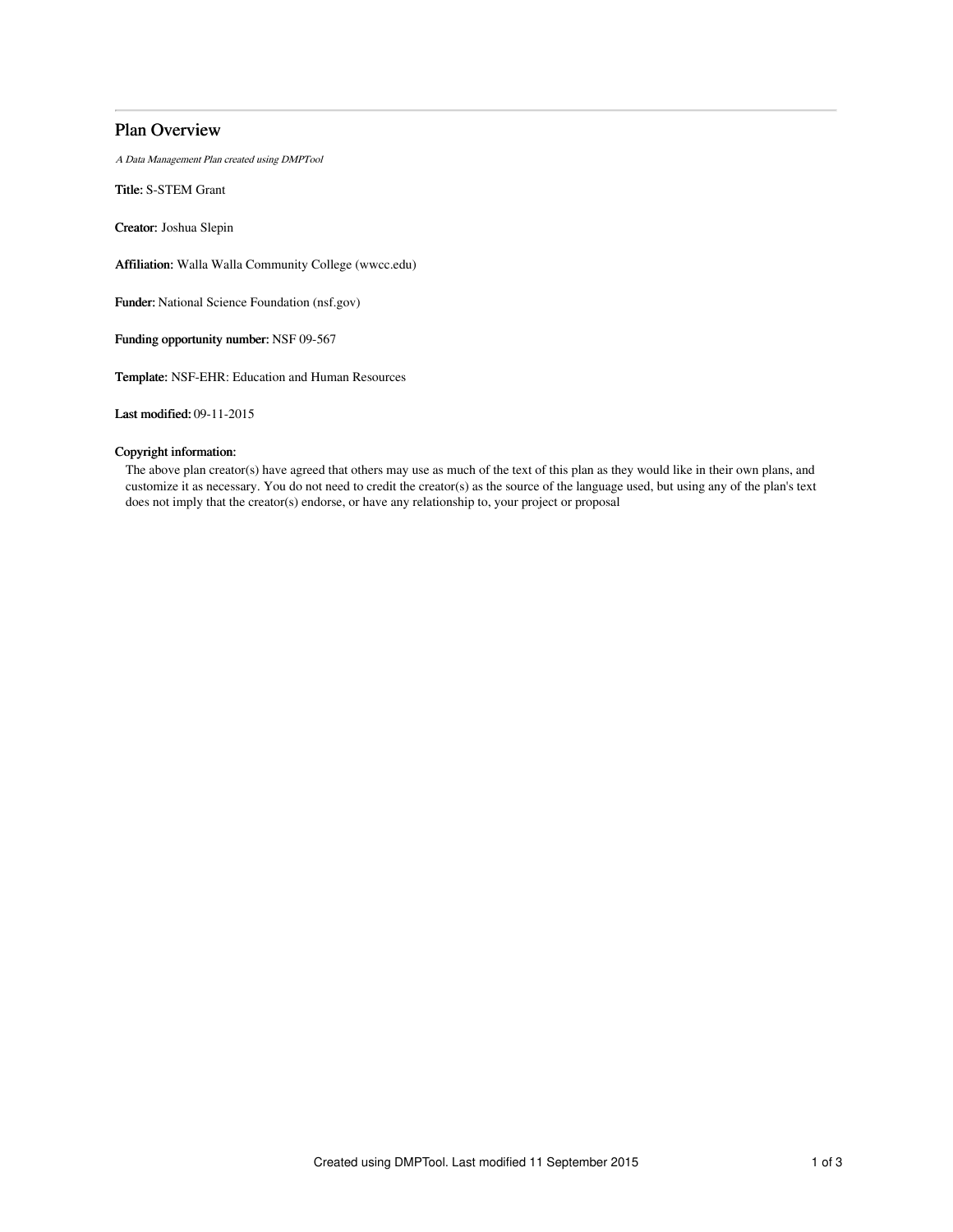# S-STEM Grant

#### Data generated by the project

The Data Management Plan should describe the types of data, samples, physical collections, software, curriculum materials, or other materials generated by your project. Any data collection required by the program announcement should be incorporated into the proposal's Data Management Plan. For example, the management of assessment, evaluation, or monitoring data required for all projects within a given program should be addressed in the data management plan. Describe your plan for managing the data. WWCC faculty and staff will work in conjunction with the Office of Institutional Planning, Research & Assessment to collect and report data throughout the life of the grant. The evaluators have three objectives: 1) to investigate and document progress made toward meeting goals and specific outcomes; 2) to provide ongoing formative feedback to the project team; and 3) to conduct an investigation to assess the effectiveness of the project activities. The design of the evaluation incorporates the use of comparison groups

of scholarship and non-scholarship students in order to measure the effect of the project. A mixed-methods approach utilizing quantitative and qualitative data collection will be used to investigate progress and effectiveness of the project activities. Qualitative methods will be used to gather contextual information about the project and participants as well as to help assess post-project outcomes. Quantitative institutional data will be collected to measure enrollment, retention, completion, and other benchmarks of student progress.

Most of the data used in analysis will come from students' records, including transcripts and financial aid data. These data are consistent with data routinely collected from all students at WWCC and are stored on the college's SQL server with appropriate security protocols.

Additionally, TRiO personnel regularly collect and analyse data on TRiO students, which would apply equally to participants of the S-STEM program. Staff document the contact hours provided to each participant by the type of service provided. This documentation provides a quick check on the appropriateness and need for services that staff are providing on an individual basis. If a participant uses tutoring services, attends a workshop, campus trip or cultural event, it is documented in the Student Advising (SA) database upon completion of the service provided.

All participating students will be asked to complete a student satisfaction survey of student support services. The survey is conducted electronically and results are anonymous. Students will also complete an anonymous qualitative evaluation form at the conclusion of all program workshops and campus visitations. Exiting students will be asked to meet with an advisor and complete an exit form. This document plays a critical role in helping staff evaluate their efforts from the perspective of the exiting student. The results are also used to inform the broader campus community and to make college policy adjustments.

Program advisors for participating students will conduct informal follow-up surveys with graduates to assess the degree to which they find meaningful employment related to their field of study. Data will be kept electronically in Excel or Access and stored on the college's SQL server.

### Period of data retention

EHR is committed to timely and rapid data distribution. However, it recognizes that types of data can vary widely and that acceptable norms also vary by scientific discipline.<br>It is strongly committed, however, to the unde It is strongly committed, however, to the underlying principle of timely access, and applicants should address how this will be met in their Data Manag Electronic data will be kept on secure servers, ensuring that only authorized people will have access to confidential data at any time. WWCC is committed to privacy of identifying information, and have extra safeguards in place to keep personal information secure. All public data will be made available for access and sharing as soon as reasonably possible, with a strict deadline of two years after the acquisition of the data.

All data will be kept for six years after the conclusion of the award period, as required by Washington Administrative Code (WAC) 495D-276 and in accordance with the college records retention schedule. All data will be destroyed on the day after the conclusion of the retention schedule.

### Data format and dissemination

The Data Management Plan should describe data formats, media, and dissemination approaches that will be used to make data and metadata available to others. Policies for public access and sharing should be described, including provisions for appropriate protection of privacy, confidentiality, security, intellectual property, or other rights or requirements. Research centers and major partnerships with industry or other user communities must also address how data are to be shared and managed with partners, center members, and other major stakeholders. Data on EHR projects involving human subjects should be made available to the public subject to constraints imposed by IRB decisions. Other data, such as software, publications, and curricula, should be made available subject to intellectual property rights.

Records will be kept in SQL and Access databases and processed and analyzed in Excel speadsheets when necessary. Metadata documents will be kept in MS Word or other commonly available text format.

WWCC will conform to NSF's policy to disseminate and share project results and methods. As noted in the Project Description, WWCC will likely disseminate results through conference presentation, community events, quarterly meetings, and through the resources delivered by the Washington State Board for Community and Technical Colleges. Personally identifiable information will be managed by the Office of Institutional Planning, Research & Assessment and will conform to FERPA regulations.

## Data storage and preservation of access

#### The Data Management Plan should describe physical and cyber resources and facilities that will be used for the effective preservation and storage of research data. These can include third party facilities and repositories.

Most of the data used in analysis will come from students' records, including transcripts and finanicial aid data. These data are consistent with data routinely collected from all students at WWCC and are stored on the college's SQL server with appropriate security protocols. Such data is also available in Access databases commonly refered to as the Data Warehouse and likewise stored on the college's servers and accessible in restricted systems folders.

The student services management information system database, StudentAccess (SA), includes financial, demographic and academic information about each participant. The secretary enters data and generates needed reports on an on-going basis. These reports include: student participation status, financial aid file completion, student GPA, caseload information, workshop or campus visit evaluations, current contact information for participants and other reports needed to evaluate progress. Other pertinent information is garnered through the WWCC student management system (SMS) and data is input into the SA database.

Individual participant folders are maintained and secured in the central office files. Program applications, income verification forms, financial aid tracking documents, transcripts, needs assessment instruments, comprehensive education and transfer plans, and report forms, are just a few of the items maintained in the participant folders.